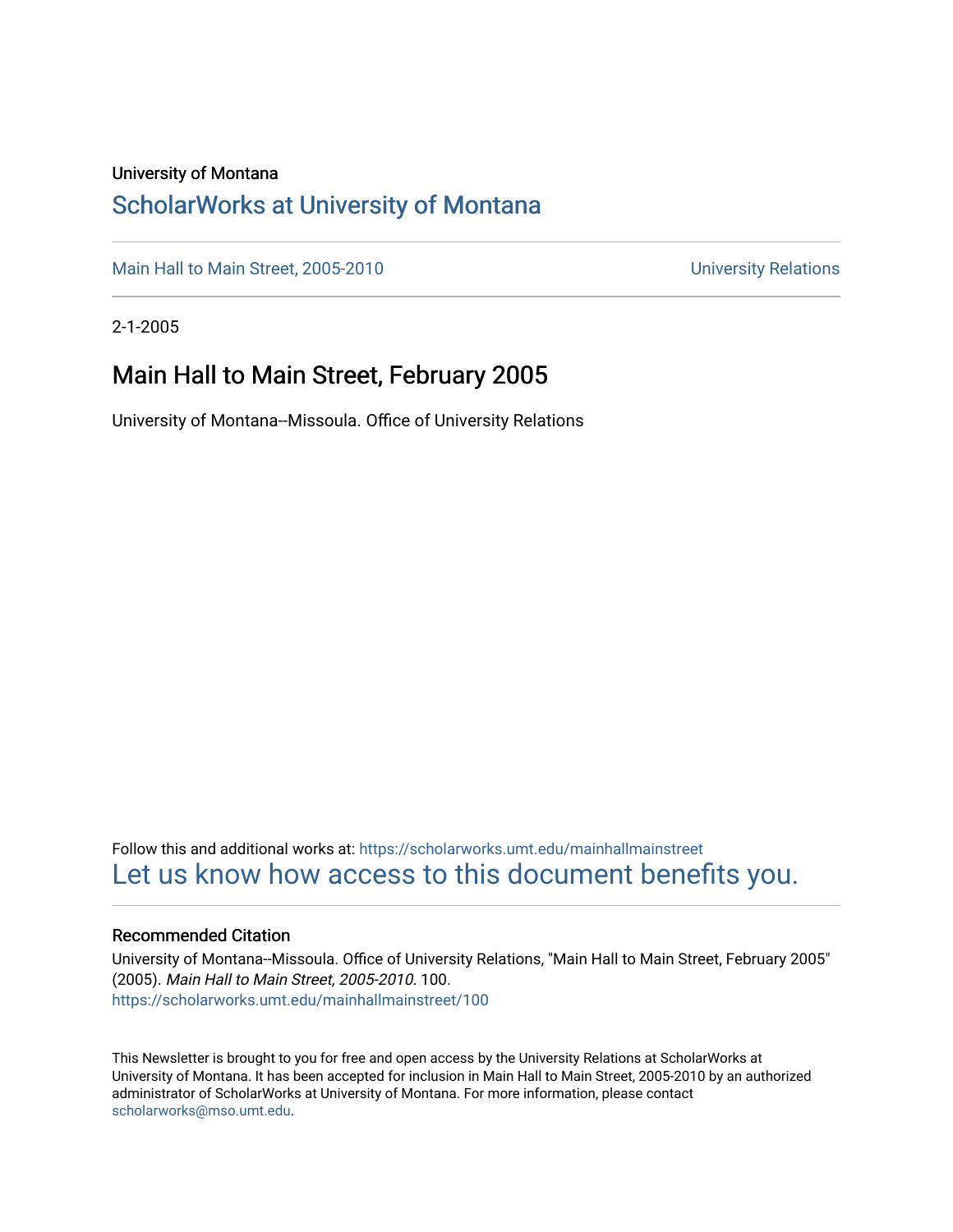**HMlVr RSITY OF MONTANA**

**sg> 012005**

**February 2005 Vol. 11 No. 2**

ain Street Connecting C **Connecting Campus and Community**

# **MI Mr. Dennison goes to Washington**

**ain Hall to**

#### UM president tapped for national education board

**President George W. Bush recently**<br>
nominated University of Montana<br>
esident George Dennison for a four-**D**resident George W. Bush recently nominated University of Montana year position on the National Security Education Board.

The decision now is left up to the U.S. Senate, which Dennison believes will act on the matter in the near future.

The National Security Education Board was set up in December 1991 by former U.S. President Bill Clinton as part of the National Security Education Act. The board, along with the National Security Education Program and the National Security Education Trust Fund, was created to educate U.S. citizens about foreign cultures, strengthen U.S. economic competitiveness and enhance international competition and security.

Dennison, who feels greatly honored by the nomination, comes to the board highly qualified to fulfill its goals. Aside from numerous years in higher education, throughout his career he has maintained a strong interest in public diplomacy and international education and has spent a considerable amount of time in other countries forging student exchange opportunities.

"I believe strongly in the mission of the board and will do all I can to assure that the United States succeeds in positioning itself for effective functioning in the increasingly global world of today," Dennison said.

UM, he said, shares a concern for the same issues as the National Security Education Board. Because of this, Dennison said, "I will consult the campus community for counsel as to appropriate responses."

Dennison said his time spent examining the issues of the board goes hand in hand with the work he already does for the University.

The board meets three or four times a year, and Dennison said he can combine the meetings with other trips he must take to Washington, D.C. He will watch his time carefully to ensure that he fulfills his responsibilities as UM president, he said.

As far as national security is concerned, if approved, Dennison said his impact on security relies on developing programs that will respond to critical needs.

"National security, in this context, refers to the ability of the United States to function in the global society," he



said. "Unless we make certain that we have the professional people well prepared for the challenges the country will face, we cannot assure our national security.'

Dennison believes former Montana Gov. Marc Racicot began the process by telling Bush about Dennison. "However," he said, "many people participated in the review, and I remain ever grateful for their assistance."

*—By Brianne Burrowes*



### **UM's Odyssey of the Stars honors Bigfork Summer Playhouse producers**

 $\prod_{\rm atc}$ t was 1964 and music major Jude Irvin sat in the University Theatre watching a band rehearsal. She couldn't help noticing a disgruntled student moving up and down the aisles. He was trying to build a stage set and the music rehearsal was definitely hindering his progress.

Fast forward 40 years and you will find that the chance meeting of two School of Fine Arts students has produced one of the most well-known theatrical couples in the Northwest.

UM alumni Jude and Don Thomson, owners and producers of the Bigfork

Summer Playhouse, will return to the theater where they met when they are honored at the School of Fine Arts' fifth annual Odyssey of the Stars-A Celebration of Artistic Journeys. At 7:30 p.m. Saturday, April 2, the University Theatre will come alive with UM and Bigfork Summer Playhouse alumni joining the production to celebrate the careers of Don and Jude. In addition, musical numbers from some of the playhouse's most popular shows will be performed by UM students and surprise guest artists.

**— Continued back page**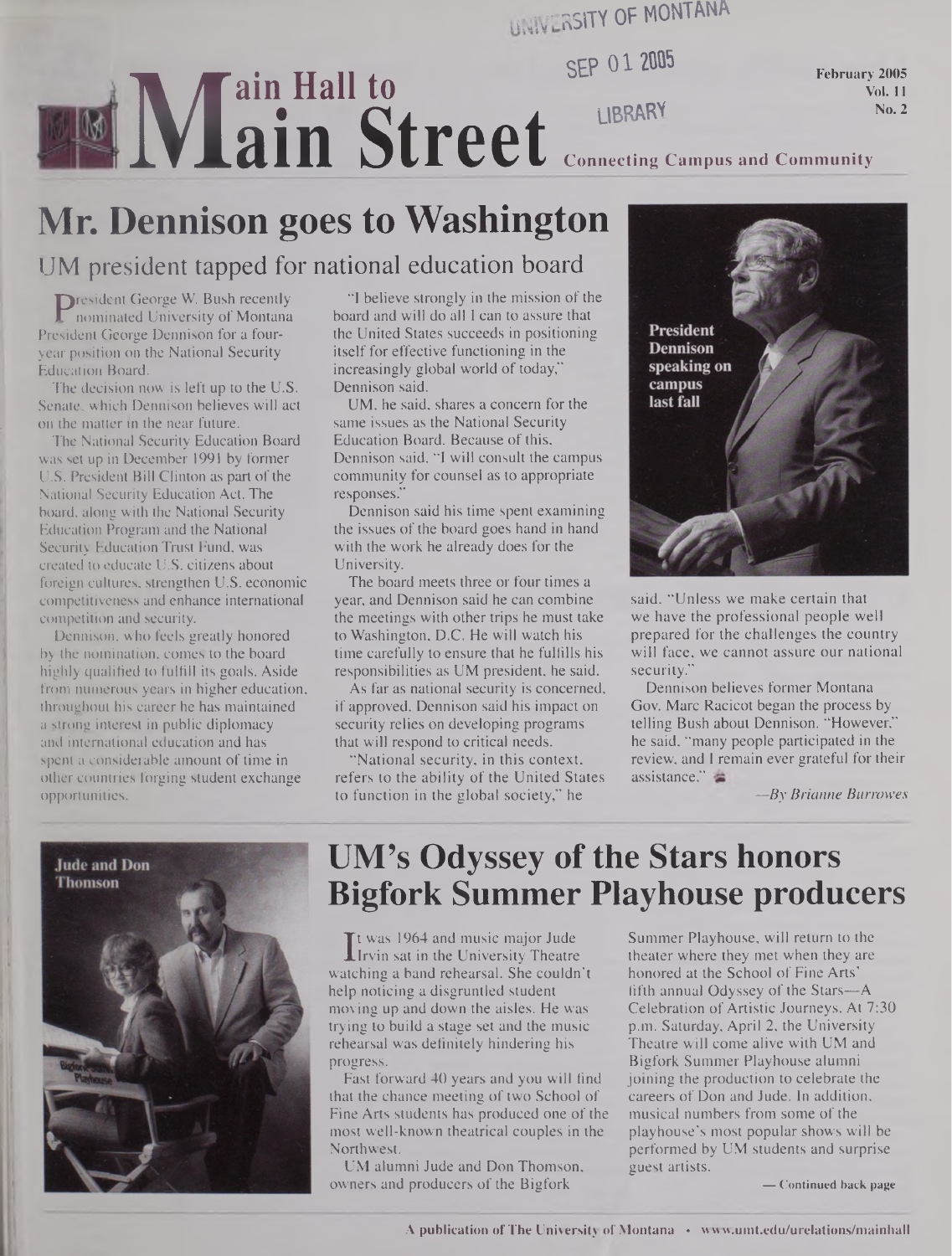# **University plans massive egg hunt**

**O**n your marks, get set — the fifth<br>Saturday, March 26, on the Oval. annual UM Easter Eggstravaganza is Saturday, March 26, on the Oval.

The year's Easter egg hunt will be bigger and better than ever with 12,000 prize eggs and 25,000 pieces of candy for local youngsters. Sponsors are still needed for the event, which is the area's biggest Easter egg hunt. Last year's Eggstravaganza drew more than a thousand treat seekers.

The hunt will take place in the heart of campus, where children will scour nearly four acres of lawn for age-appropriate candy and prizes. Free and open to the public, the hunt features separate sections for the following age groups: 0-3,4-5, 6-7 and 8-9 years old.

Parents are allowed to help the infants and toddlers collect their goodies, while UM and local high school students will help hand out prizes.

Kids who find maroon, silver and gold eggs will be rewarded with top prizes. In honor of the Eggstravaganza's fifth

anniversary, a special "grand gold" egg will be up for grabs. Prizes include bicycles and shopping sprees at local businesses. The Eggstravaganza is sponsored by UM's

President's Office and University Relations,



102.5 Mountain FM, Southgate Mall The Bookstore at UM, A Carousel for Missoula and KECI-TV.

For information about sponsoring the event, contact Rita Munzenrider, University Relations director, at (406) 243- 4824 or [rita.munzenrider@mso.umt.edu](mailto:rita.munzenrider@mso.umt.edu). & **Scenes from** last vear's

# **UM internships offer gateways to high-paying jobs**

**K** ara Trummel used to sit in a<br>classroom in UM's School c<br>siness Administration and learn classroom in UM's School of Business Administration and learn about situations in a business setting. Maybe on one day she would learn about business ethics and on another she might learn about how to market her business so it's profitable. Sure, this is information that can be applied to the real world, but did it teach her something she will take with her forever?

"In the classroom you have a case of what ifs," Trummel said. "In the real world you get to apply them." As an intern at Kennecott Energy in Gillette, Wyo., Trummel worked in the company's human resources office developing an affirmative action plan to help the company increase diversity among its employees. Trammel then used this internship to get a foot in the door interning for Deloitte, one of the "big four" accounting firms, located in Seattle.

At Deloitte, Trammel helped with company audits, ranging from small companies to Fortune 500 firms. This internship eventually led to a job offer she accepted as an entry-level auditor in January.

Although Trammel said she values her college experience, she believes the experience she's gained through her internships is just as valuable. "It's important to have real-world experience just to know how to work in teams and work with people," she said.

Cheryl Minnick, internship coordinator at UM, said the great thing about the program is the experience you gain and the contacts you make. "Often an internship is the first real-world experience you'll have," she said.

"A lot of time internships don't pay very well, but they're worth their weight in gold," said Sarah Dorr, an intern at UM Intercollegiate Athletics.

Dorr said her experience at UM will help her later in her career. She is moving to Dillon, and because of her internship at UM, is looking at working in the athletic department there.

Dorr isn't the only one who found what she wanted through her internship. Ather Bajwa, who graduated in 2002, works at S.G. Long, a Montana-based broker dealer firm. He began as an intern for the company, working for six months looking at different business portfolios and researching and setting up charts on companies by industry. He then began writing and presenting his own reports and was offered a position at the company when his internship was complete.

Vina Little Owl is another UM student who had the opportunity to apply skills she learned at UM to a real job. She interned at the Nike world headquarters in Beaverton,

Ore. Little Owl was one of 150 interns hired.

"It was the perfect avenue for me to grow professionally," Little Owl said. While at Nike, she worked in the marketing department re-launching the message of Nike Play, a line for toddlers to young teens. This involved working with foreign Nike consultants, as well as those in the United States.

"I wasjust astounded by Nike's diversity because I'm from Montana, let alone Fort Belknap Indian Reservation, and at Nike I could talk to someone in Japan or with a European accent," Little Owl said.

A.J. Doherty, a UM junior in communication studies who interned at Disney, couldn't agree more. "Working for the company, I put higher expectations on myself," he said.

Like Little Owl, Doherty landed the highly competitive assignment as one of 4,000 students to obtain the internship out of more than 24,000 who applied. Doherty chose an internship with Disney because ol its Fortune 500 status and the networking opportunities it would provide.

"(Disney) is such a high-performance place," he said. "There was always a conflict, always something to address everyday."

Sounds like an average day in the workforce.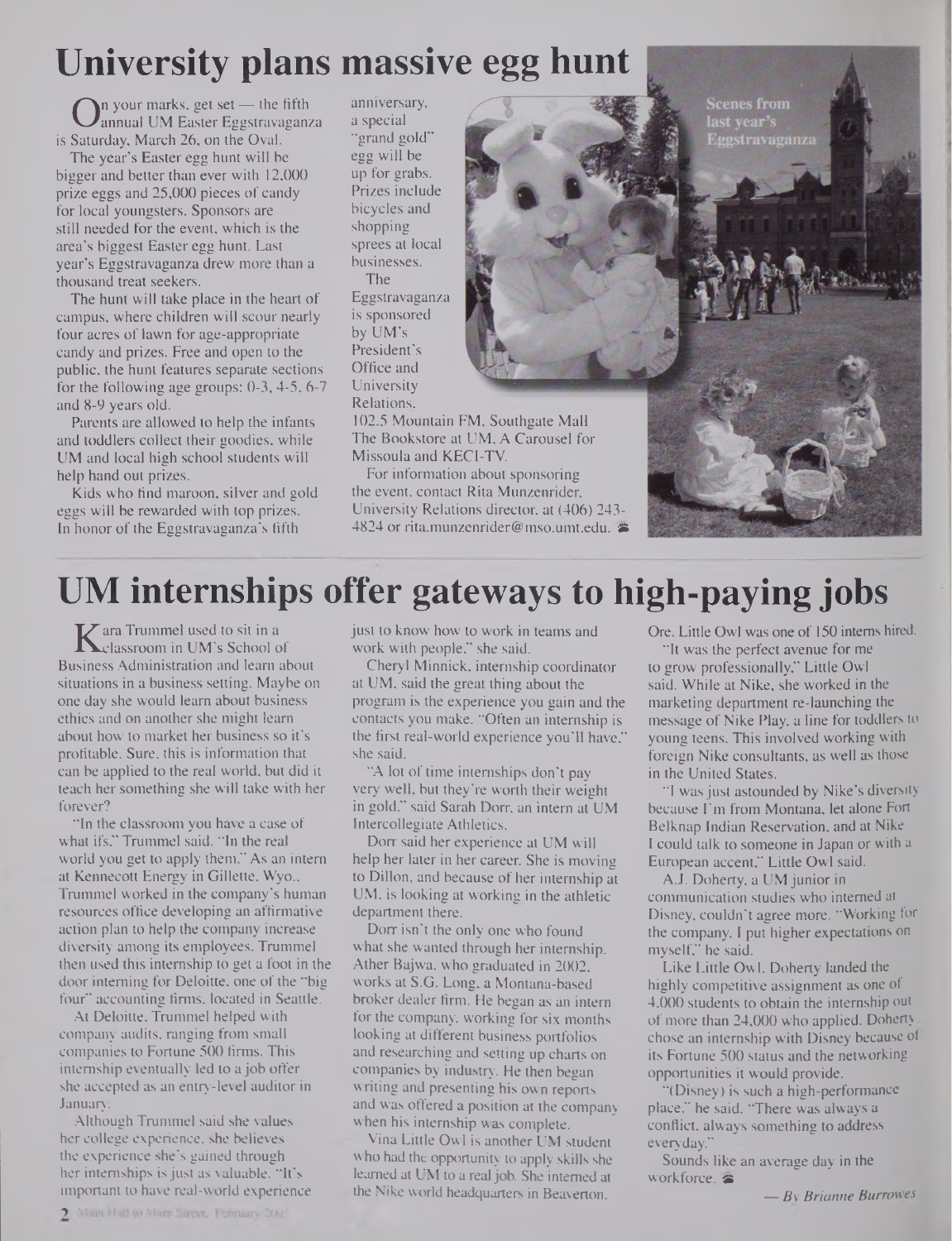**Lady Griz Among Elite Programs—** Street & Smith's magazine, the bible of college hoops, recently named UM seventh on its list of all-time best women's basketball programs. The list was found in a "Greatest College Basketball Programs" issue. UM and head coach Robin Selvig earned the ranking by winning 20 or more games in 24 of the last 26 seasons. In addition, Montana's 16 regular-season conference championships and 15 conference tournament titles rank second in the nation,



trailing only Old Dominion. Also, Selvig's 614-179 record in his 27th season ranks him sixth among active head coaches for winning percentage and 10th in victories.

**A University is Born—**UM will mark its 112th birthday Thursday, Feb. 17, with a daylong Charter Day celebration to commemorate UM's founding in 1893. Members of the community are invited to attend all events. At noon, UM President George Dennison and his wife, Jane, will serve birthday cake to the public in the University Center atrium. Later, at 5 p.m., the Charter Day awards ceremony and reception will be held in the University Center Ballroom. This year's awards recipients are Benjamin J. Marcus, Tom Roy, John and Sue Talbot, Karen A. Kaufmann, P.J. Shaw Wright, Richard J. Field and Cleo Johnson. For more information on the Charter Day celebration, call Ken Thompson at (406) 243-6439.

**New Name for UM Getaway—**One of UM's most unique properties, an 18,000 square-foot log and stone mansion on an island in Salmon Lake, has a new name. The former Center at Salmon Lake has been renamed the Montana Island Lodge. "We selected a new name that better describes the uniqueness of a facility located on an island in a pristine lake in Montana," said Jane Fisher, the director of the facility. "It simply better communicates where we are and what it is." The name change will hopefully attract more visitors from farther away for business conferences, executive retreats, wedding parties, family reunions and weekend getaways. For more information, visit http://www. <montanaislandlodge.com>.

**New Griz license plates available—**Montana Grizzly fans who want to show their spirit on the go now have a new way to

do it. The Montana Grizzly Scholarship Association is proud to announce the GSA Griz Plate, which features a bear paw and "GRIZ" in white behind the license number. Proceeds from these plates will benefit



UM's Montana Grizzly Scholarship Association. Costs include a **\$35** initial fee, followed by an annual \$20 renewal fee. Visit your local Montana motor vehicle department for more information or to purchase these new Griz license plates.

We're On the Map-Of the more than 1,700 four-year, accredited colleges and universities in the United States, only 660 are placed on the National Selective College Locator Map — and UM made the cut. Wintergreen Orchard House, which produces the maps, only showcases institutions that meet criteria for selectivity and size. The maps, which come in national or regional versions, are 24 by 36 inches. For more information, visit <http://www.wintergreenorchardhouse.com>.

**UM's Popular Painting—**A Universityowned painting, John G. Brown's "Boy With Snowball," was chosen for the cover of the Jan. 5 Journal of the American Medical Association. Just last year, the picture of a boy packing a snowball graced the cover of the January/February 2004 issue of Trusteeship, the magazine of the Association of Governing Boards of Universities and Colleges. "Boy With Snowball" is the only Brown work in UM's Montana Museum of Art and Culture,

which contains 9,000 original works. The painting was donated to the University in 1952 by Dr. Caroline McGill, one of Montana's first female doctors. Brown (1831-1915) is considered one of the major genre artists of the 19th century. After his death, he was frequently compared to the 20th century's Norman Rockwell.

**Museum Features New Exhibit—**"Images of Leisure — Works from the Fra Dana Collection" will be on display through March 6 at UM's Montana Museum of Art and Culture. The exhibit takes place in the museum's Paxson and Meloy galleries in the Performing Arts and Radio/Television Center. Fra Dana, a rancher's wife who lived near Wyola, studied art in Chicago, New York and Paris, working with some of the greatest American Impressionists. The show includes some of her work and paintings by her teachers and artist friends Joseph Henry Sharp, Alfred Maurer and William Merritt Chase, all leading American painters of the 20th century. A gallery talk titled "Fra Dana: Artist and Collector" will be presented by former curator Dennis Kern and author Ripley Hugo at 6 p.m. Friday, March 4, in the PAR/TV Center lobby. Another gallery talk, "Turn of the Century Leisure and the Rising Middle Class" by UM Associate Professor Valerie Hedquist, is scheduled for 7 p.m. Tuesday, March 15.

**Endowment Offers Money—**Proposals are being accepted for the Matthew Hansen Endowment, an award encouraging people to further their goals in historical research, creative writing, wilderness studies or a combination of the three. Awards range from \$400 to \$1,000. The endowment was established in 1984 as a memorial to Matthew Hansen and his ideals. Successful projects will encourage mindful stewardship of the land and contribute to the preservation of Montana's heritage. Proposals must be postmarked by March 1. For more information, call (406) 243-5361 or write the Matthew Hansen Endowment, Wilderness Institute, College of Forestry and Conservation, The University of Montana, Missoula, MT 59812.

**Former Griz Sets Mark—**Scott McGowan, a former All-American for the Griz track team, became the first Montanan to break the four-minute-mile barrier on Jan. 29. McGowan clocked in at 3 minutes, 58.91 seconds during the Reebok Indoor Games in Boston. The Poplar native finished seventh in a race loaded with elite runners.

**He's 'Treymendous'—**Trey Young, a standout safety for the Griz football team during 1999-2002, has landed a two-year contract with the Calgary Stampeders of the Canadian Football League. He will report for training camp in May, and the CFL season kicks off in June. Young was MVP of the Big Sky Conference and Griz Defensive Player of the Year in 2002 and an essential component of the 2001 national championship team. He also worked for UM's University Relations office for a year after graduation, so he's near and dear to our hearts. Way to go, Trey!